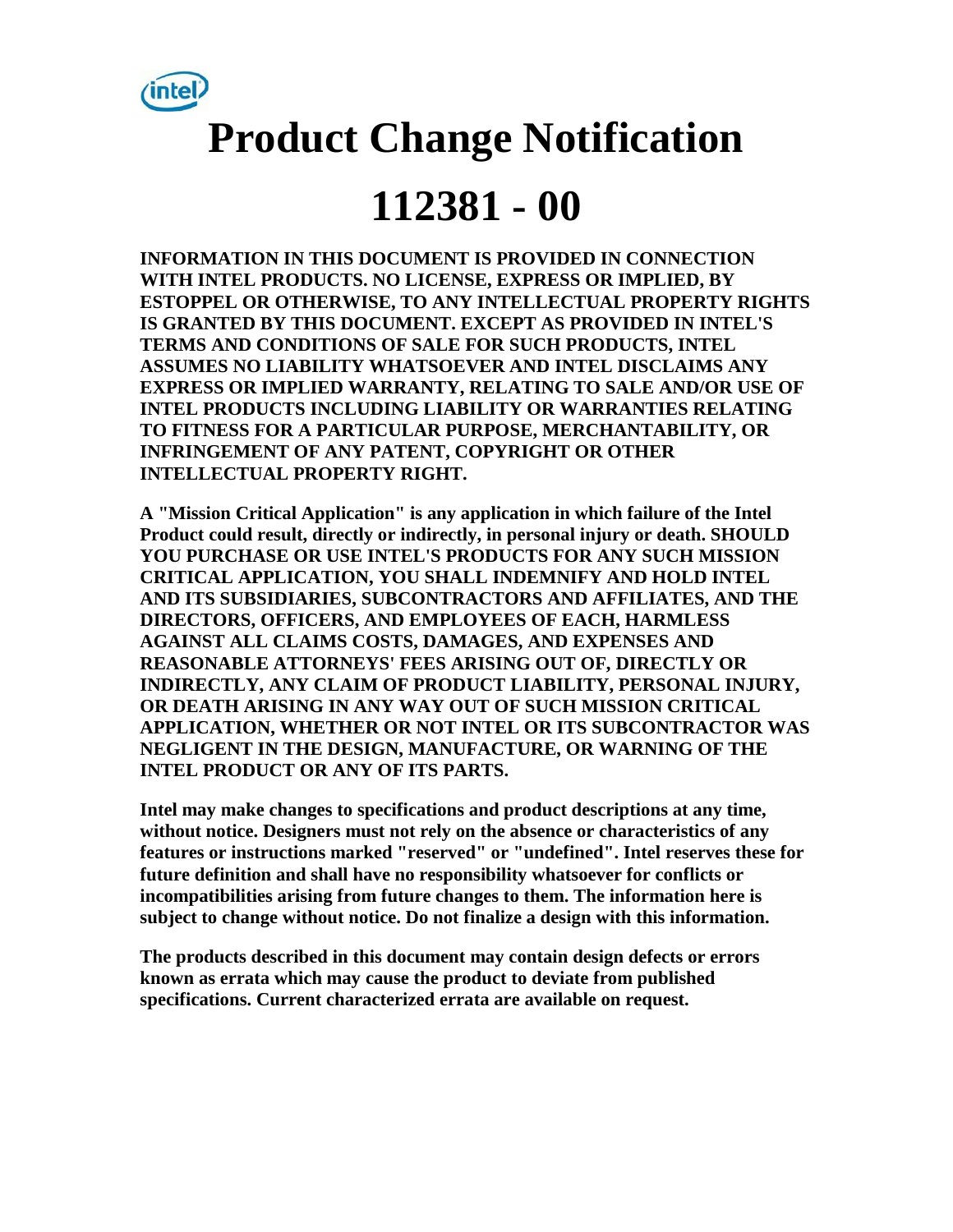**Should you have any issues with the timeline or content of this change, please contact the Intel Representative(s) for your geographic location listed below. No response from customers will be deemed as acceptance of the change and the change will be implemented pursuant to the key milestones set forth in this attached PCN.** 

**Americas Contact:** [mailto:asmo.pcn@intel.com%20](mailto:asmo.pcn@intel.com)

**Asia Pacific/PRC Contact:** [mailto:apacgccb@intel.com%20](mailto:apacgccb@intel.com)

**Europe Email:** [mailto:eccb@intel.com%20](mailto:eccb@intel.com)

**Japan Email:** <mailto:jccb.ijkk@intel.com>

**Copyright © Intel Corporation 2013. Other names and brands may be claimed as the property of others.**

**BunnyPeople, Celeron, Celeron Inside, Centrino, Centrino Inside, Cilk, Core Inside, i960, Intel, the Intel logo, Intel AppUp, Intel Atom, Intel Atom Inside, Intel Core, Intel Inside, Intel Insider, the Intel Inside logo, Intel NetBurst, Intel NetMerge, Intel NetStructure, Intel SingleDriver, Intel SpeedStep, Intel Sponsors of Tomorrow, the Intel Sponsors of Tomorrow logo, Intel StrataFlash, Intel vPro, Intel XScale, InTru, the InTru logo, the InTru Inside logo, InTru soundmark, Itanium, Itanium Inside, MCS, MMX, Moblin, Pentium, Pentium Inside, Puma, skoool, the skoool logo, Sound Mark, The Creators Project, The Journey Inside, Thunderbolt, vPro Inside, VTune, Xeon, and Xeon Inside are trademarks of Intel Corporation in the U.S. and/or other countries.**

**Learn how to use Intel Trademarks and Brands correctly at [http://www.intel.com/intel/legal/tmusage2.htm.](http://www.intel.com/intel/legal/tmusage2.htm)**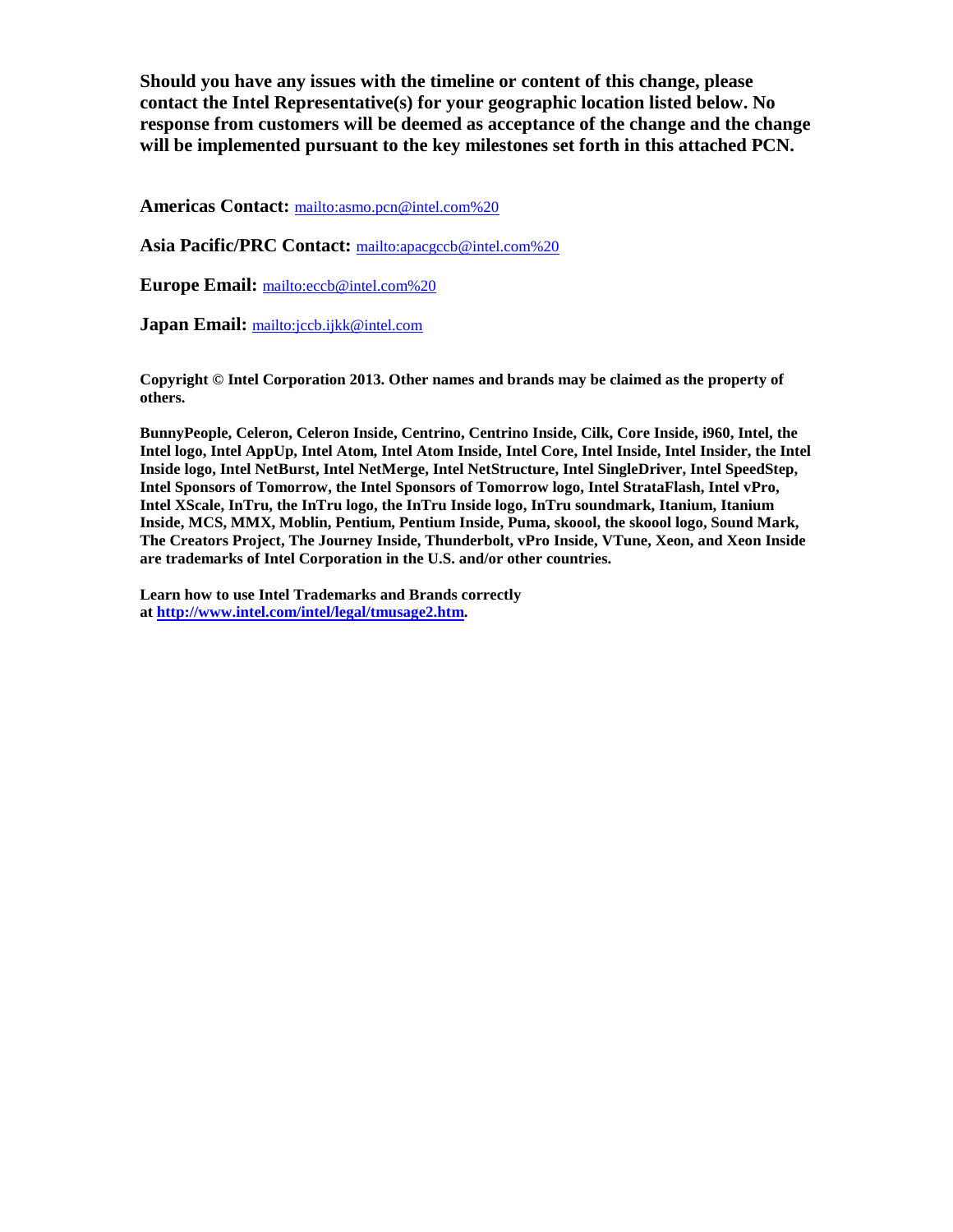

# **Product Change Notification**

| Change Notification #:   112381 - 00 |                                                           |  |
|--------------------------------------|-----------------------------------------------------------|--|
| Change Title:                        | Intel® 82574IT Gigabit Ethernet Controller (Hartwell)     |  |
|                                      | SKU WG82574L (Tape &Reel) MMID898552                      |  |
|                                      | <b>SKU WG82574L (Tray) MMID898553</b>                     |  |
|                                      | Intel® 82574IT Gigabit Ethernet Controller (Hartwell)     |  |
|                                      | SKU WG82574IT (Tape &Reel) MMID 898555                    |  |
|                                      | <b>SKU WG82574IT (Tray) MMID 898556</b>                   |  |
|                                      | Intel® 82583V Gigabit Ethernet Controller (Colleyville)   |  |
|                                      | <b>SKU WG82583V (Tape and Reel) MMID903008</b>            |  |
|                                      | <b>SKU WG82583V (Tape and Reel) MMID903072</b>            |  |
|                                      | PCN 112381-00                                             |  |
|                                      | Manufacturing Site, Product Marking and Label             |  |
|                                      | Assembly site qualification $\&$ top mark (COO) change to |  |
|                                      | add Singapore                                             |  |
| Date of Publication:                 | Jun 24, 2013                                              |  |

#### **Key Characteristics of the Change:**

Manufacturing Site, Product Marking and Label

#### **Forecasted Key Milestones:**

**Date Customer Must be Ready to Receive Post-Conversion Material: Aug 01, 2013**

#### **Description of Change to the Customer:**

The Intel® 82574L Gigabit Ethernet Controller , Intel® 82574IT Gigabit Ethernet Controller and Intel® 82583V Gigabit Ethernet Controller have under gone the following changes

1. Intel has qualified a secondary, parallel assembly site (SCS Singapore) for the Hartwell  $&$  Colleyville product lines. The new site has met all qualification requirements and is considered equivalent. The only change visible to customers is the top-mark, where the last row of the mark displays the Country of Origin (assembly site). After this change, the additional country "SINGAPORE" will be on the mark, for product assembled in Singapore.